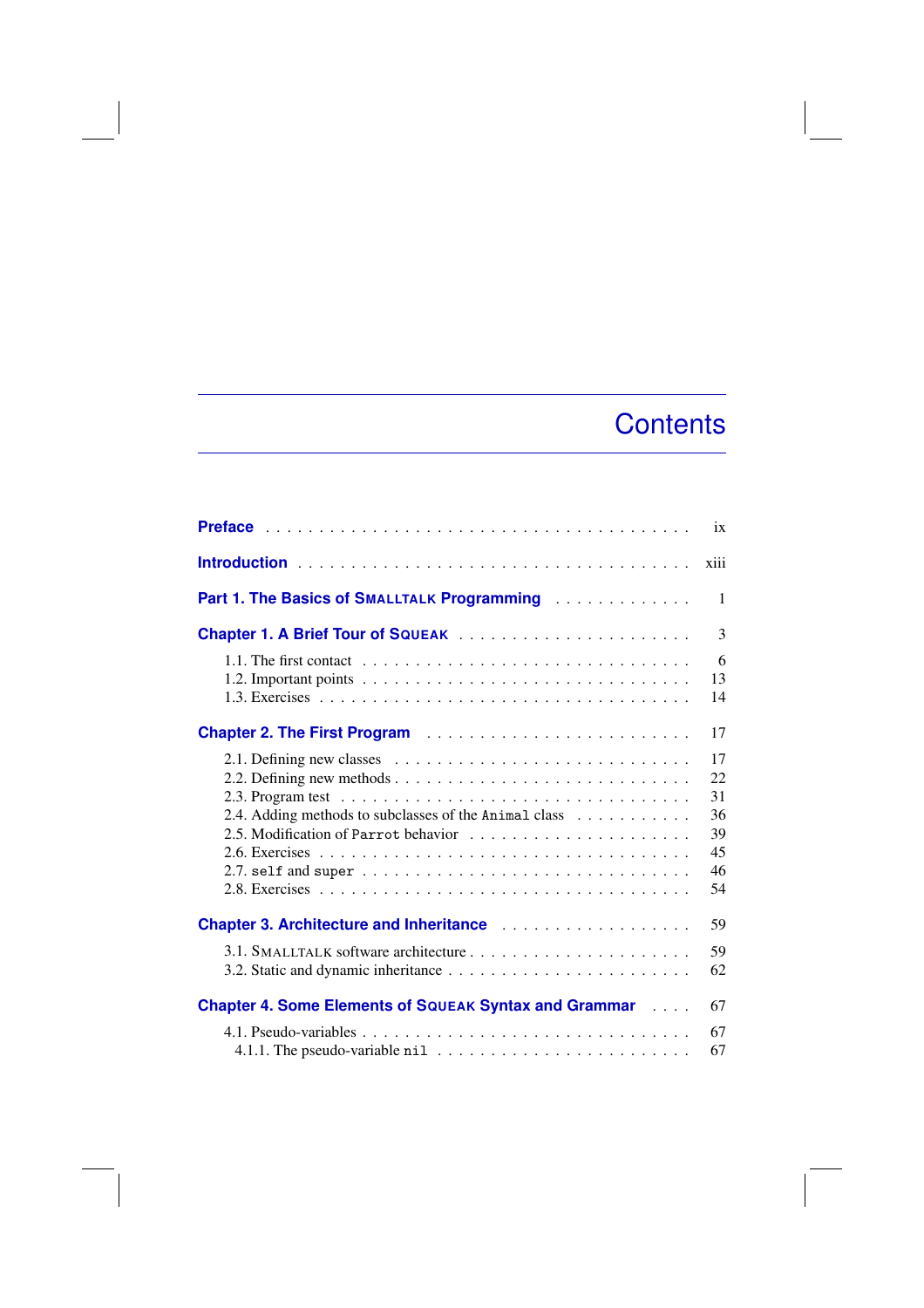|                                                         | 68  |
|---------------------------------------------------------|-----|
|                                                         | 72  |
| 4.1.4. Pseudo-variable this Context                     | 72  |
|                                                         | 73  |
|                                                         | 73  |
|                                                         | 74  |
|                                                         | 75  |
|                                                         | 75  |
|                                                         | 79  |
|                                                         | 81  |
|                                                         | 86  |
|                                                         | 88  |
|                                                         | 101 |
|                                                         | 105 |
|                                                         | 107 |
|                                                         | 108 |
|                                                         | 109 |
|                                                         | 112 |
|                                                         | 114 |
|                                                         | 116 |
|                                                         | 119 |
|                                                         | 122 |
|                                                         | 128 |
|                                                         | 131 |
|                                                         | 131 |
|                                                         | 132 |
|                                                         | 134 |
|                                                         | 137 |
|                                                         | 140 |
|                                                         | 141 |
|                                                         | 142 |
|                                                         | 146 |
|                                                         | 146 |
|                                                         | 150 |
|                                                         | 155 |
|                                                         | 175 |
| 4.7.1. Exceptions handling messages of the Object class | 176 |
| 4.7.2. Exception handling messages for blocks           | 183 |
|                                                         | 187 |
|                                                         |     |
|                                                         | 188 |
|                                                         | 192 |
|                                                         | 194 |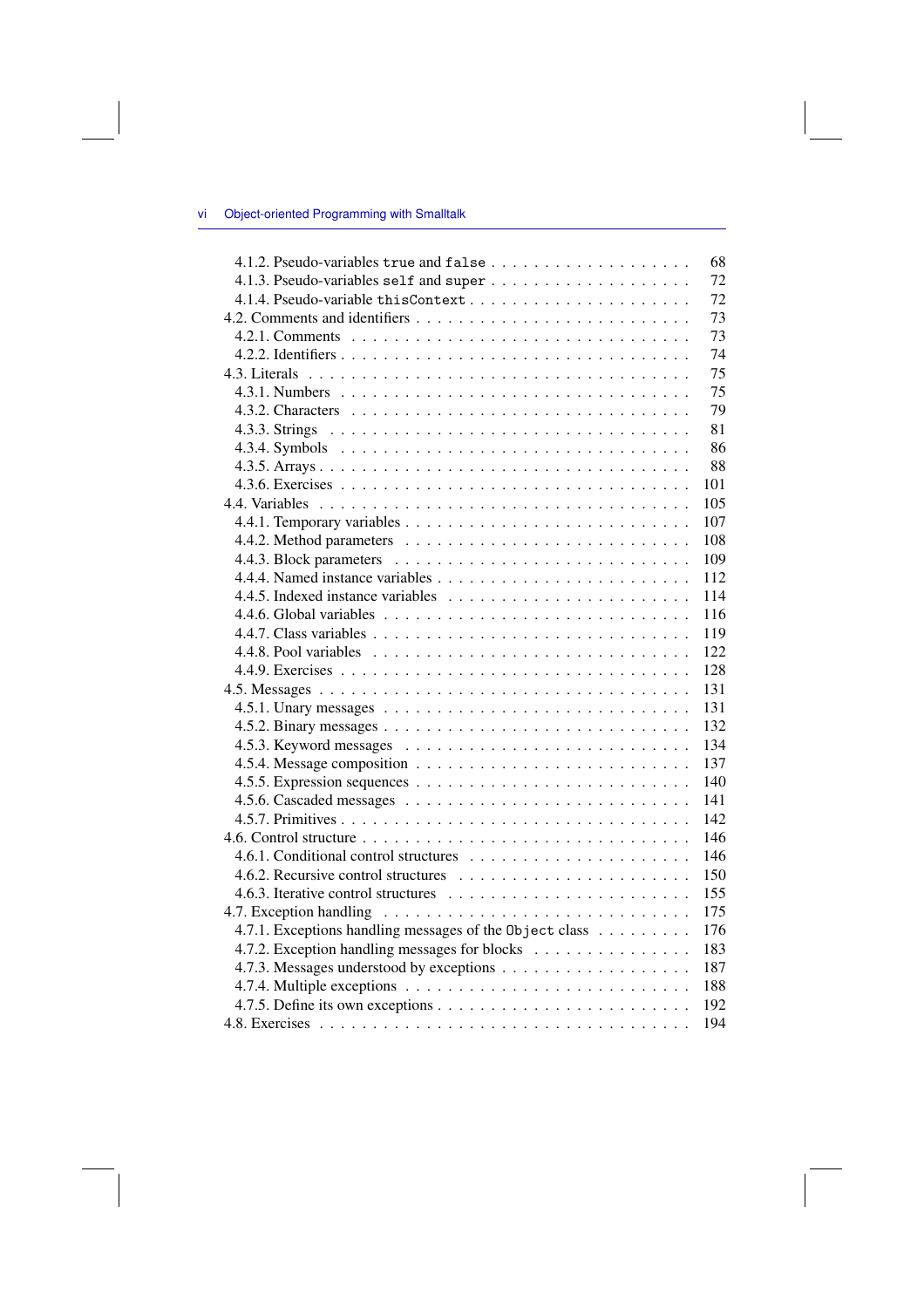|                                                                                               | 201 |
|-----------------------------------------------------------------------------------------------|-----|
|                                                                                               | 203 |
|                                                                                               | 204 |
|                                                                                               | 212 |
|                                                                                               | 221 |
|                                                                                               | 222 |
| 5.5. A user interface for Logo drawings $\dots \dots \dots \dots \dots \dots \dots$           | 226 |
|                                                                                               | 237 |
| 5.6.1. A first interpreter of Lindenmayer systems                                             | 239 |
| 5.6.2. Multiple activations of the same L-system                                              | 247 |
| 5.6.3. Computing the step size and the initial position $\ldots \ldots \ldots$                | 249 |
|                                                                                               | 257 |
| 5.6.5. Read a L-system from a file $\ldots \ldots \ldots \ldots \ldots \ldots$                |     |
|                                                                                               | 259 |
|                                                                                               | 266 |
|                                                                                               | 271 |
|                                                                                               | 272 |
|                                                                                               | 272 |
| 6.1.2. Dependencies management methods                                                        | 273 |
|                                                                                               | 275 |
|                                                                                               | 279 |
|                                                                                               | 291 |
|                                                                                               | 292 |
| 6.2.2. The calculator $\ldots \ldots \ldots \ldots \ldots \ldots \ldots \ldots \ldots \ldots$ | 293 |
| 6.2.3. Development of a graphical user interface                                              | 298 |
| 6.2.4. Construction of the interface between views and models                                 | 311 |
|                                                                                               | 315 |
|                                                                                               | 321 |
|                                                                                               | 322 |
|                                                                                               | 322 |
|                                                                                               | 323 |
|                                                                                               | 336 |
|                                                                                               | 337 |
|                                                                                               |     |
|                                                                                               | 339 |
| <b>Appendix 1</b>                                                                             | 341 |
| A1.1. Exercises from section $1.3 \ldots \ldots \ldots \ldots \ldots \ldots \ldots$           | 341 |
| A1.2. Exercises from section $2.6 \ldots \ldots \ldots \ldots \ldots \ldots \ldots$           | 347 |
|                                                                                               | 351 |
|                                                                                               | 359 |
|                                                                                               | 376 |